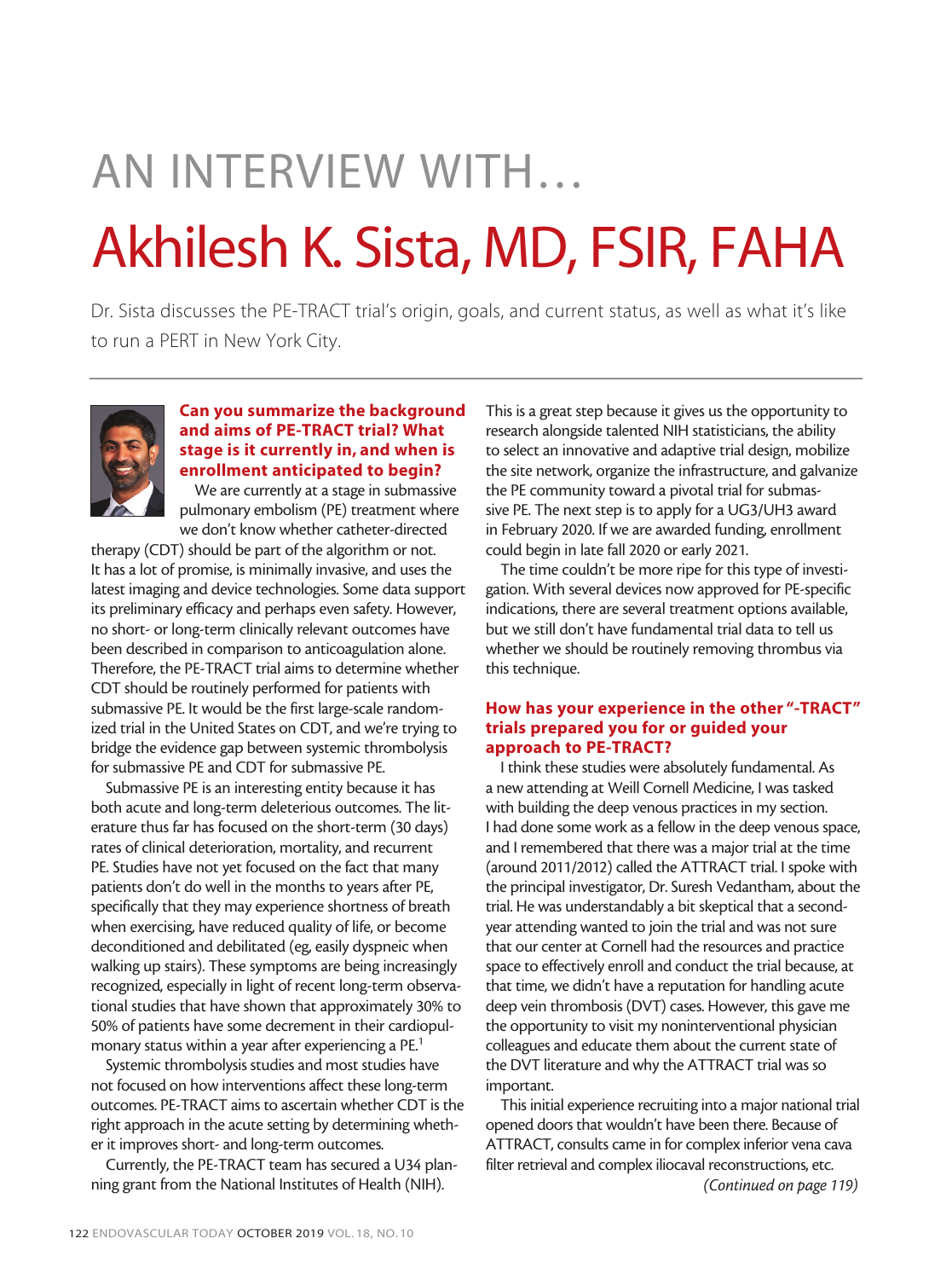#### *(Continued from page 122)*

Another unexpected area that opened up because of ATTRACT was PE. One day, I was admitting a DVT lysis case to the intensive care unit and one of the attendings asked if I had ever performed a similar procedure for a PE, which I had done as a fellow at Stanford University. From there, we started building one of the first pulmonary embolism response team (PERT) programs in the country, performing CDT for PE and obtaining good results.

In 2014, I partook in a clinical trials workshop and decided to work on a protocol for a CDT PE trial. I developed the protocol over the course of a week with resources from the Radiological Society of North America and asked Dr. Vedantham to review my work. He said that he'd been waiting for this type of study to be done for PE, and so he brought in his entire steering committee from the ATTRACT trial, consisting of world-renowned venous thromboembolism experts. This was the foundation that launched PE-TRACT.

#### Designing a trial in 2020 and beyond, what opportunities are there for advanced data collection and management methods (ie, big data) to be leveraged, and how might this affect the utility of future trials?

There is certainly a focus on big data now, and the NIH is starting to allocate resources toward it. The Clinical and Translational Science Awards (CTSA) network is a network of sites that have attained funding from the NIH to make the clinical research process more streamlined and effective. One of the resources that has come from this is the ability to query electronic medical records (EMRs) included in these CTSA sites. This has many potential utilities; the first that comes to mind is clinical trial planning. For example, if I want to know how many patients I would potentially enroll per month based on the number of patients who are presenting with submassive PE per month, I could query the entire network of CTSA sites (which includes approximately 40 sites). If we are able to enroll 40% of those patients, then we could anticipate the rate of enrollment and an enrollment completion date. Previously, we took our best guess at these figures, because we didn't have the ability to query ICD-10 codes or perform advanced searches via EMRs. We are still in the early stages of using these data for trial design, but this has the potential to revolutionize the way clinical trials are performed going forward.

## How would you describe the challenges of determining trial endpoints in this difficult etiology?

This is one of the major issues with studying submassive PE. In massive PE, we know that something must be done to address the situation, either by systemically lysing the

patient, aspirating the clot percutaneously, surgically removing clot, or putting the patient on extracorporeal membrane oxygenation. Without one of these interventions, patients with massive PE have a mortality rate of approximately 50%. Therefore, trials where intervention is withheld would be unethical. On the other hand, with low-risk PE, we already know that anticoagulation can prevent clinical deterioration and death, and therefore it's also not appropriate to subject those low-risk patients to a potentially invasive and dangerous procedure.

Submassive PE hits the sweet spot for clinical investigation, because there's enough equipoise surrounding whether we should be intervening or not. However, this also poses some challenges to determining endpoints for the study. The PEITHO trial was a positive trial that combined the short-term death and clinical deterioration endpoints, but the mortality rate was very low (< 2%). If mortality is the primary endpoint, 2,000 enrolled patients would be required, which would probably take 10 years and would likely cost upward of \$25 million. The other problem of designing toward a mortality endpoint is that mortality is an uncommon occurrence and may miss the bigger issue of long-term cardiopulmonary health after submassive PE.

You then look at issues that occur more commonly in terms of the long-term consequences of PE, such as exercise intolerance, that occur in 30% to 50% of cases. However, the problem is that we don't have pilot or preliminary data that clearly indicate that intervention provides better outcomes than anticoagulation alone in the long term. In theory, it makes sense that by removing clot early, the heart and lungs would recover more quickly and more permanently, but we don't know this for certain.

Another issue is that post-PE syndrome, or chronic thromboembolic disease, has not been well-defined in a syndromic way with a validated mechanism of evaluation that could be used as a primary endpoint. Although we believe that this trial is badly needed, we have struggled to determine the best endpoint. This is exactly why the U34 grant is so helpful, as it has been used as an opportunity to set certain trial designs and consider some truly novel, innovative, and impactful endpoints in both the short and long term that will allow for a comprehensive assessment. This, in turn, may potentially define our understanding of long-term cardiopulmonary disability after a patient has experienced a PE.

## Will there be mechanisms by which the treatment options and protocols can be modified and kept up to date over the course of the trial?

Absolutely. It's very important that PE-TRACT remains relevant and up to date with the state of the art for